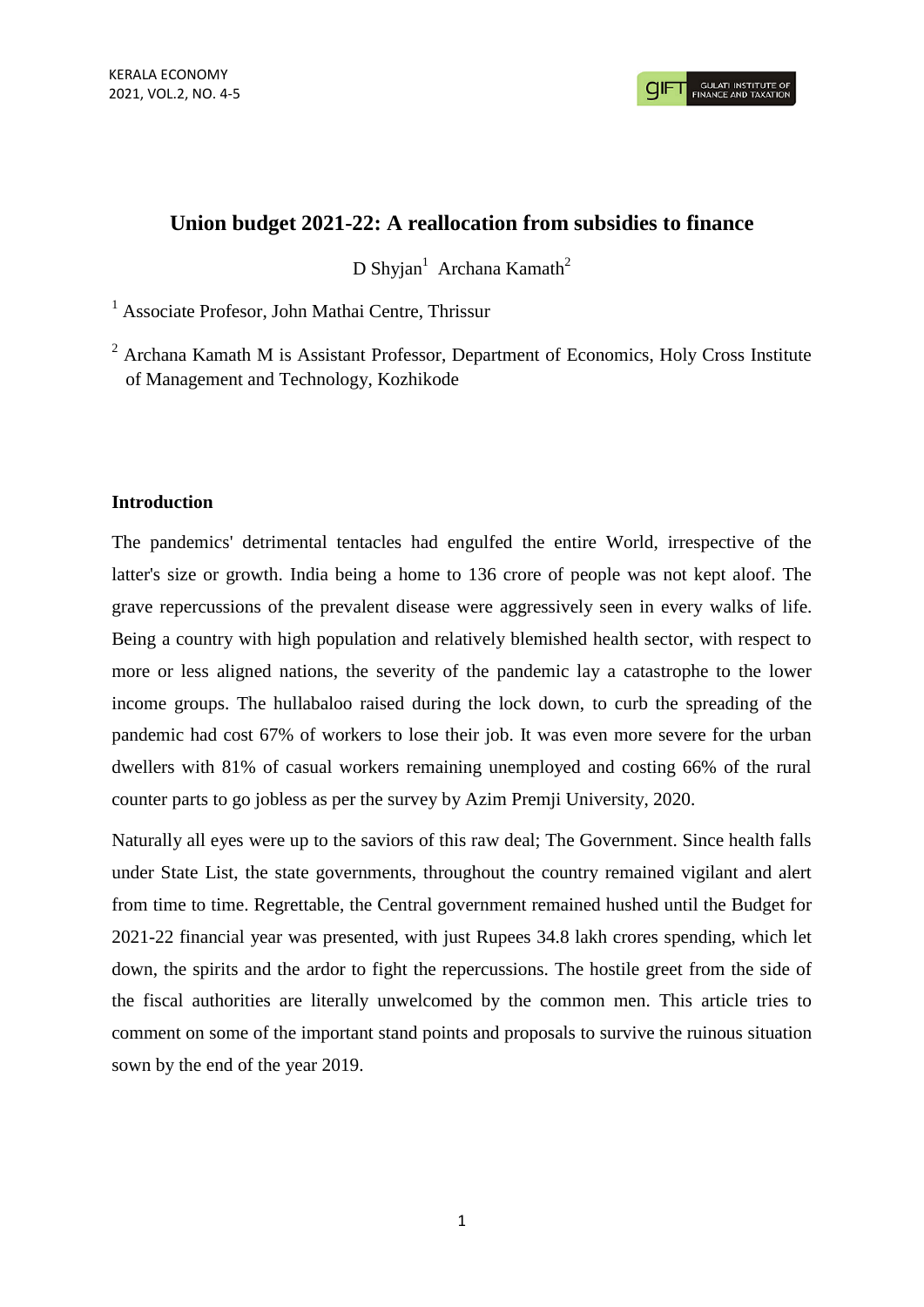KERALA ECONOMY

# **I. A link from the past to the present/ has Covid 19 the real cause for the down turn of the economic situation?**

The so called inconceivable target of lifting Indian economy to USD 5 trillion by 2024, seems more challenging, with the Covid 19 pandemic got about by the end of 2019. While keeping a watch on the past records of the growth rates or inequality, unemployment, a matter of concern that could be raised undoubtedly shall be as 'Was India's economic situation a truly created haven for the former to achieve the earmark of USD 5 trillion?'. The gruesome situation which was already gaining its momentum by mid of 2019 was accelerated and marked its peak with the advent of the pandemic. The evidence of the declining growth rates of Gross National Income was visible since 2017-18 and finally culminating to a negative value of -7.9% (Statistical Appendix, Economic Survey, 2021). The repeated iterate or blame for torching the flame of economic slowdown, could arguably be due to the implementation of demonetisation in 2016 and initiation of GST in 2017. The dirigisme government, however was over burdened with highly ambitious schemes for the common good of the nation, keeping its spread to all sectors of the economy, they had also announced 'AtmaNirbhar Bharat' in 2020 with a total outlay of Rupees 20 lakh crores.

Faultily, it remains quite ironic to point out the negligence towards the daily wage earners and the casual employees, while scheming various proposals; India being a home to 67% of household earning less than Rupees 10,000 a month. It also seems grotesque to claim the fact of just top 10% of the population holding 77.4% of the total national wealth, which heightens the country's acclaim as Billionaire Raj (Chancel and Piketty, 2017).

In common parlance, a counter cyclical fiscal measures adoption would do good to an economy like ours whose marginal propensity to consume (MPC) remains high due to the deprived proportion remaining larger than the fortunate (Harilal, 2020). The extent of spending by people depends on their MPC. These expenditures directly generate income directly, and indirectly the multiplier via MPC plays its own role. The Economic Survey, 2020-21 highlights the twin economic shocks generated by the pandemic voraciously. But it is evident from the Budget for 2021-22, that they had drastically failed in addressing the real issue of meeting the needs of the needy at the earliest. It would be advisable to take a look at the comparative growth rate analysis of the major outlays of expenditure for the upcoming year in Table 1.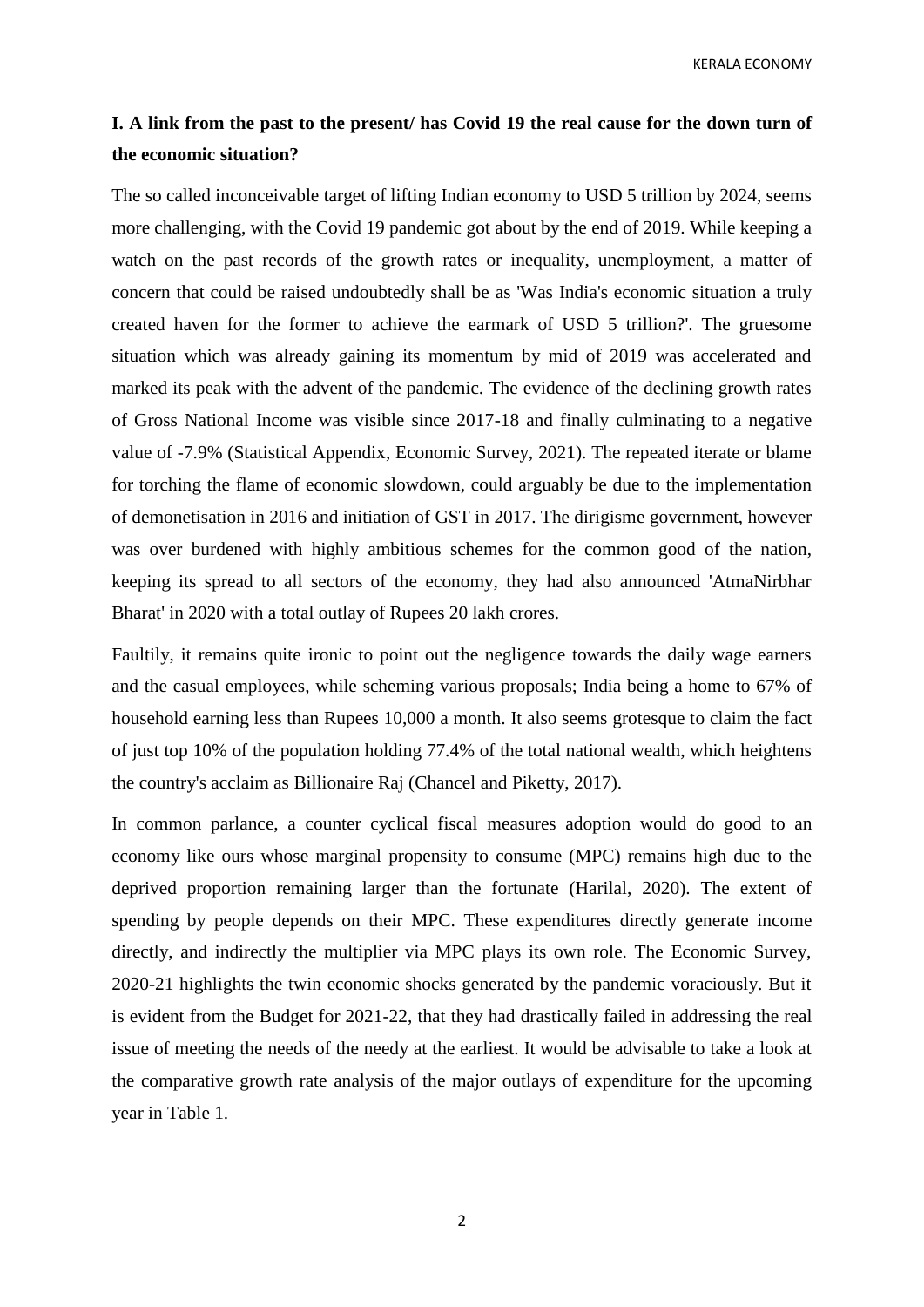|                               | 2019-   | 2020-         | 2020-     | $2021 -$                       |           |           |           |
|-------------------------------|---------|---------------|-----------|--------------------------------|-----------|-----------|-----------|
|                               | 2020    | 2021          | 2021      | 2022                           | $(3)-(2)$ | $(4)-(3)$ | $(3)-(4)$ |
| Particulars                   | Actuals | <b>Budget</b> | Revised   | <b>Budget</b>                  |           |           |           |
|                               |         | Estimates     | Estimates | Estimates                      |           |           |           |
|                               | (1)     | (2)           | (3)       | (4)                            | (5)       | (6)       | (7)       |
| Pension                       | 183955  | 210682        | 204393    | 189328                         | $-6289$   | $-15065$  | $-7.4$    |
| Defence                       | 318665  | 323053        | 343822    | 347088                         | 20769     | 3266      | 0.9       |
| Subsidy -                     |         |               |           |                                |           |           |           |
| Fertiliser                    | 81124   | 71309         | 133947    | 79530                          | 62638     | $-54417$  | $-40.6$   |
| Food                          | 108688  | 115570        | 422618    | 242836                         | 307048    | $-179782$ | $-42.5$   |
| Petroleum                     | 38529   | 40915         | 38790     | 12995                          | $-2125$   | $-25795$  | $-66.5$   |
| <b>Agriculture and Allied</b> | 112452  | 154775        | 145355    | 148301                         | $-9420$   | 2946      | 2.0       |
| <b>Activities</b>             |         |               |           |                                |           |           |           |
| Commerce and                  | 27299   | 27227         | 23515     | 34623                          | $-3712$   | 11108     | 47.2      |
| Industry                      |         |               |           |                                |           |           |           |
| Education                     | 89437   | 99312         | 85089     | 93224                          | $-14223$  | 8135      | 9.6       |
| <b>External Affairs</b>       | 17246   | 17347         | 15000     | 18155                          | $-2347$   | 3155      | 21.0      |
| Finance                       | 18535   | 41829         | 50566     | 91916                          | 8737      | 41350     | 81.8      |
| Health                        | 63425   | 67484         | 82445     | 74602                          | 14961     | $-7843$   | $-9.5$    |
| <b>Home Affairs</b>           | 119850  | 114387        | 98106     | 113521                         | $-16281$  | 15415     | 15.7      |
| Interest                      | 612070  | 708203        | 692900    | 809701                         | $-15303$  | 116801    | 16.9      |
| IT and Telecom                | 20597   | 59349         | 32178     | 53108                          | $-27171$  | 20930     | 65.0      |
| <b>Rural Development</b>      | 142384  | 144817        | 216342    | 194633                         | 71525     | $-21709$  | $-10.0$   |
| Social Welfare                | 44649   | 53876         | 39629     | 48460                          | $-14247$  | 8831      | 22.3      |
| <b>Urban Development</b>      | 42054   | 50040         | 46791     | 54581                          | $-3249$   | 7790      | 16.6      |
| <b>Grand Total</b>            | 2686330 |               |           | 3042230 3450305 3483236 408075 |           | 32931     | 1.0       |

**Table 1.** Expenditure on major items (Rs. crore)

*Source: Budget at a Glance, Union Budget 2021-22*

## **II. Reallocation from subsidies and rural development to IT and finance**

Let us start with simple arithmetic of Union Budget 2021-22. The total size of the Budget is Rs. 34.83 lakh core, which is 14.5 percent higher than the previous Budget 2020-21 (Table 1). For the preceding two Budgets the average growth rates had been around 13 percent. Now, the point is how far the 14.5 percent growth rate in Union Budget 2021-22 is justifiable or even sizable during the time of a Pandemic. It may be noted that the effects of COVID-19 on the economy was neither felt apparently nor foreseen at the time of the Union Budget 2020-21. Therefore, the Revised Estimates of 2020-21 showed an increase in the expenditure to the tune of Rs.4 lakh crore over the Budget Estimates 2020-21 (13.4 percent). An increase of 13.4 percent in Revised Estimate over the Budget Estimate for the same financial year is not quite a usual phenomenon, but a manifestation of additional expenditure the Government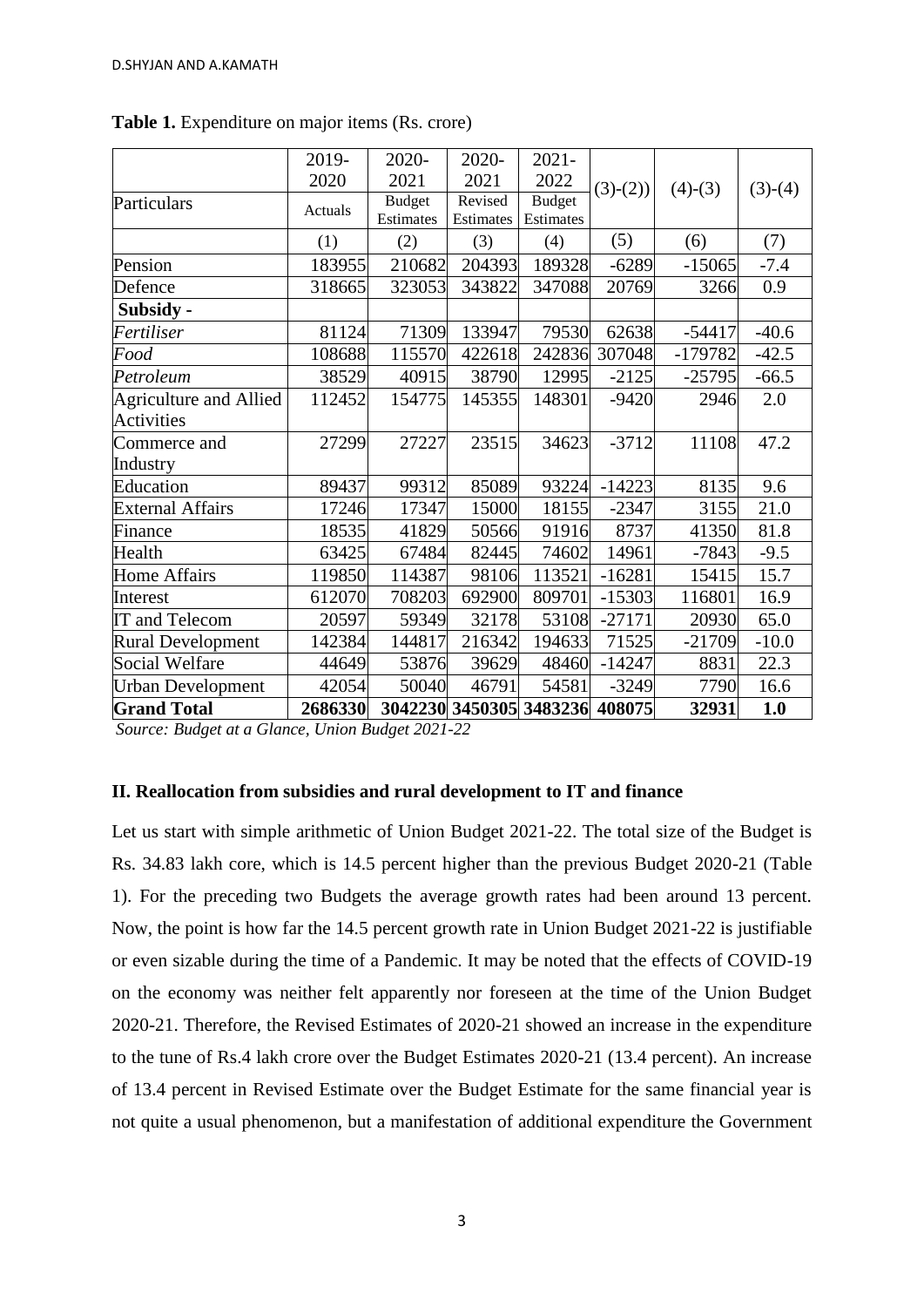KERALA ECONOMY

had to incur due to the COVID-19. However, if we compare the size of the Budget 2021-22 with the Revised Estimates of 2020-21 (RE), then the increase is just 32931 cores – less than one percent increase in the total expenditure. Had the Government learnt a lesson from the sudden jump in the 2020-21 RE and forecasted the dent of COVID on the economy for the following years, it could have expanded the expenditure sizably. Hence, one could easily surmise that the Union Budget 2021-22 is in no way an active fiscal policy during the time of a Pandemic but tried to reallocate resources from rural sector to IT and Finance.

India, is chiefly composed of higher rural population (2/3rd of total population, 2011 Census) which contributes for 46% of national income, and 70% of workforce (Chand, Srivastava and Singh) unquestionably calls for greater attention from the authorities. Majority of the natives' livelihood depends on agriculture and allied activities. Since the First Five Year Plan (1951- 1956) a keen importance and massive proportion of funding was extended for the overall development of agriculture. Apart from the usual budgetary allocations, the governments from the past were thoroughly interested to announce and implement various schemes such as MGNREGS, DAY-NRLM, DDU-GKY, PMAY-G, NSAP etc. to uplift the quality and worthiness in the life of the rural inhabitants.

Interestingly, it is devastating to expose the figures which necessitates the requirements of the aforementioned part of the economy, immoderately being pulled down from the past proportions. On the other hand, a pull from this sector is diverted to IT and Telecom along with Finance. This reallocation can be assured as 'bolt from blue' to the overwhelmingly troubled rural community.

Budgetary allocation is drafted in such a manner that a major segment is allotted for protecting the country in the form of Defence allocations (Rupees 3,47,088 crores in 2021- 22), and a major chunk for meeting the expense of the past borrowing in the form of interest (Rupees 8,09,701 crores). Right next to defence comes subsidies which is further subdivided into fertilizer, food and petroleum. Belittling, the allocation to petroleum subsidies, fertilizer and food subsidies alone counts for a large share (Rupees 3,22,366 crores), which constitutes 42% less than the revised estimates of 2020-21 allocations.

In a situation of grave distress, where the immediate transfer of funding should have targeted the destitute, the system was so happy to keep the poor in poverty itself. The past records of subsidy allocation urge for the circumstances of poor rural people to a status of gaining

4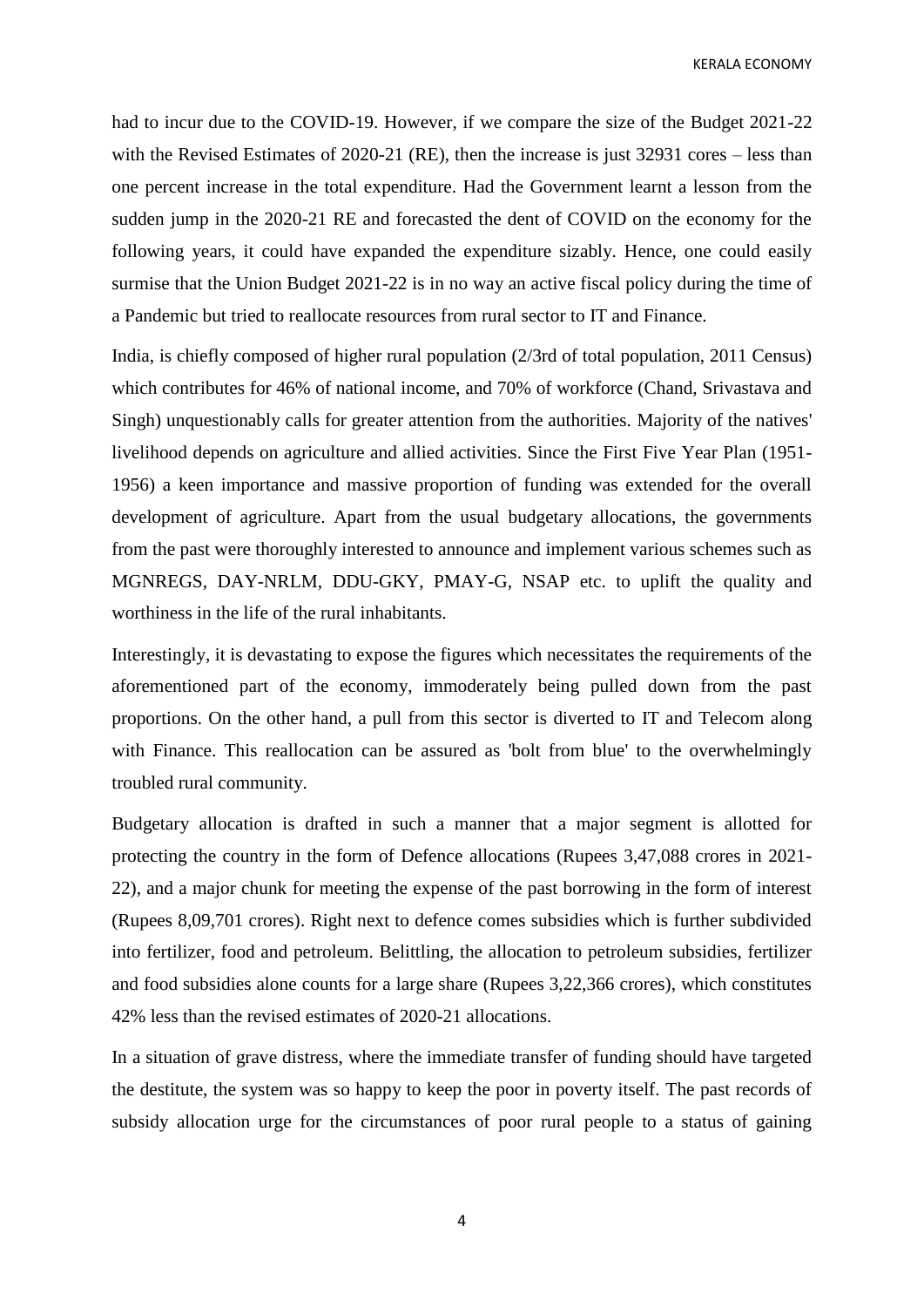enough for their life, rather than making them wealthy. A gist of fund allocated to major agriculture schemes is explained in Table 2.

| Particulars                                                                                         | 2019-<br>2020<br>(Actuals) | 2020-<br>2021(BE) | 2020-<br>2021(RE)        | $2021 -$<br>2022(BE) | $(2)-(3)$                | $(4)-(1)$                | $(3)-(4)$ | (7)/(3)<br>$*100$ |
|-----------------------------------------------------------------------------------------------------|----------------------------|-------------------|--------------------------|----------------------|--------------------------|--------------------------|-----------|-------------------|
|                                                                                                     | (1)                        | (2)               | (3)                      | (4)                  | (5)                      | (6)                      | (7)       |                   |
| <b>Price Stabilization</b><br>Fund                                                                  | 1713                       | 2000              | 11800                    | 2700                 | 9800                     | 10087                    | $-9100$   | $-77.1$           |
| Assistance to<br>State agencies for<br>intra-state<br>movement of<br>food grains and<br>FPS dealers | 1679                       | 3983              | 8000                     | 4000                 | 4017                     | 6321                     | $-4000$   | $-50$             |
| Food subsidy to<br>FCI                                                                              | 75000                      | 77983             | 344077                   | 202616               | 266094                   | 269077                   | 141461    | $-41.1$           |
| Food subsidy to<br>Decentralized<br>Procurement                                                     | 33508                      | 37337             | 78338                    | 40000                | 41001                    | 44830                    | -38338    | $-48.9$           |
| Scheme for<br>Assistance to<br><b>Sugar Mills</b>                                                   | 100                        | 500               | 3900                     | 1000                 | 3400                     | 3800                     | $-2900$   | $-74.4$           |
| Scheme for<br>Creation and<br>Maintenance of<br><b>Buffer Stock</b>                                 | 100                        | 200               | 500                      | 600                  | 300                      | 400                      | 100       | 20                |
| Scheme for<br>providing<br>assistance to<br>Sugar Mills on<br>export                                | $\overline{a}$             |                   | $\overline{\phantom{0}}$ | 2000                 | $\overline{\phantom{a}}$ | $\overline{\phantom{0}}$ | 2000      |                   |

**Table 2:** Outlay on Major Agriculture Schemes (in Crore Rupees)

A cautious administration always tries to bring sensible alteration and remaking at the time of distress. But, the budget of 2021-22, turned out to go in opposite direction of vamping the wounds of the rife. On one extent, planning for a long term investment in sectors like IT and Telecom (Rupees 53108 crores) cannot be treated as a sign of right decision.

The sketch of the fiscal draft was however so comforting for the corporates as the tax cut which had led to a reduced tax collection was retained. This impasse situation, should have been avoided with proper tuning of the what so ever available funds.

Along with IT and Telecom, Finance also constitutes a major share of the total fund (Rupees 91,916 crores) thus completely derailing the human capital expenditures into education and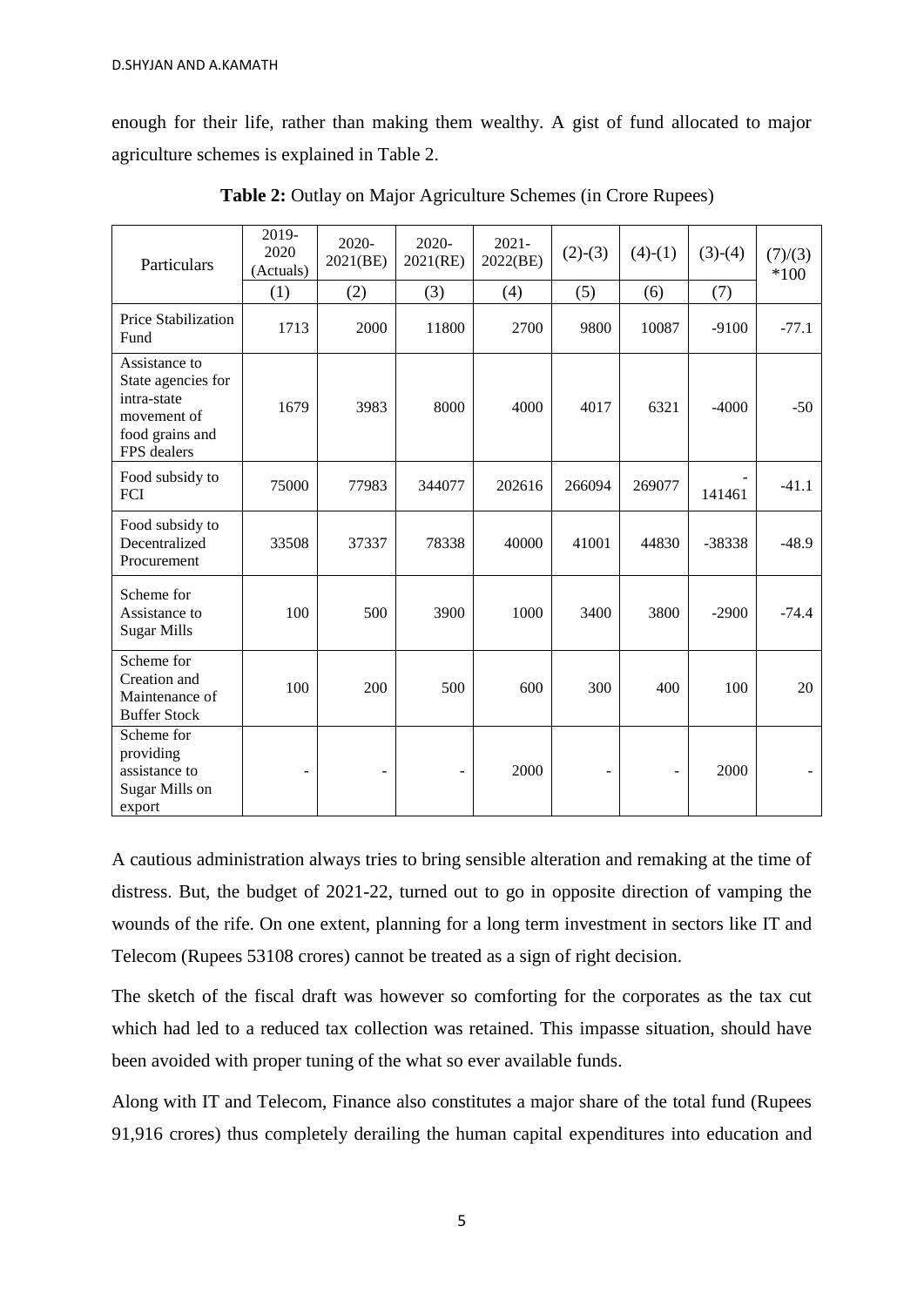KERALA ECONOMY

health along with a few Core of the Core Schemes and major Central Sector Schemes. A more fascinating point which shall be noted here is in terms of revenue collected via GST, which shot up to Rupees 6,30,000 crores (BE of 2021-22) with a 3% increment from the actuals of 2019-20. This evidence is quite engrossing, and questionable as the economy is still consuming, despite the difficulties showered. It would have been highly appreciable to have chalked out some relaxation in GST rather than pouring benefits to the fortuitous.

## **III. A peek through the fiscal catapults**

Indian economic dual policies (both fiscal and monetary policy) had come worthy to the nation in various unpopular situations. The Housing Bubble of 2007-08 itself being a unique example. However, the condition does not seem acceptable with analyzing the fiscal framework of the same for the last few years. Though both the policies aim at elevating the rate of capital formation in both public and private sectors alike, their modus operandi remain different and separated.

Receipts and expenditure being the major components of fiscal policy, any imbalance in the former duos is met via borrowings, whose cost is left on the shoulders of generation to come. Empirically analyzing the fiscal situation via financial statements, the share from tax and non-tax revenue alone (mobilized from one's own sources), comprise 51.34% (Rupees 1,788,425 crores) including the supposed disinvestment shooting up to 56.74% (Rupees 19,63,425 crores). Woefully, this lop sided increment could be seen in all the elements of Revenue Budget excluding the non-tax receipts.

Counter checking with the expenditure components, interest payment on past borrowings alone count for 23.2% of the total expenditure (Rupees 8,09,701 crores) which calls for the sole motivation for widening the Primary deficit (3.1% of GDP: Rupees 6,97,111crores). Meanwhile, the government open heartedly kept its establishment cost at 1% of total expenditure accounting for Rupees 6,09,014 crores along with capital expenditure contributing 16% of the total. Therefore, it is unreal and inexact as well as faulty to claim the 2021-22 fiscal policy to be common man friendly.

#### **IV. Uplifting the real sectors**

Keeping the fundamentalist ideologies as the foundation, a macro economic structure realizes to build strong foundation and lay pillars for even stronger real sector. Laxity towards

6